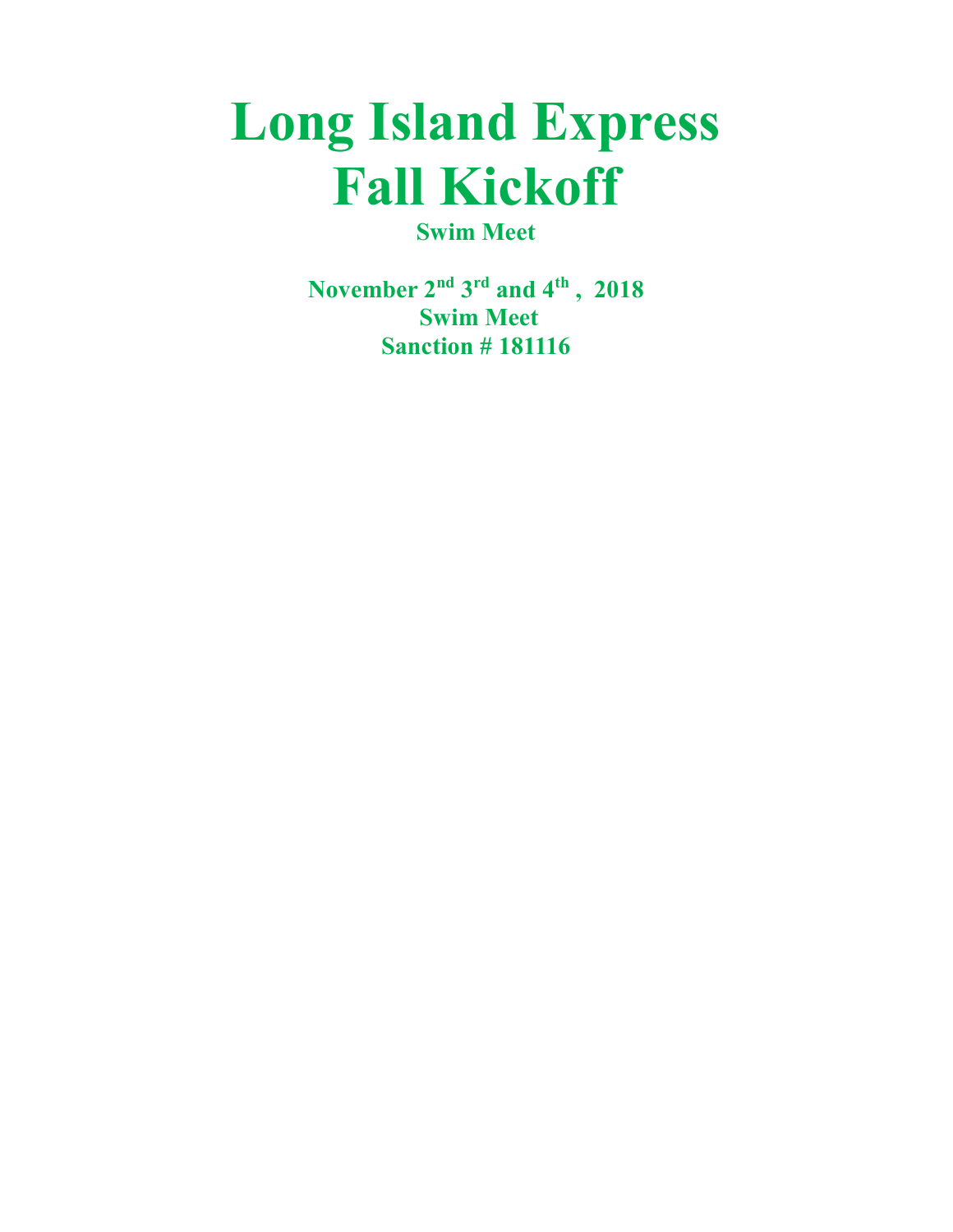# LIE Fall Kickoff November 2<sup>nd</sup> 3<sup>rd</sup> and 4<sup>th</sup>, , 2018

**SANCTION:** Held under the sanction of USA Swimming/Metropolitan Swimming, Inc., #181116 TT sanction 181154

- LOCATION: Hofstra University
- FACILITY: 8 Lane 50 meter facility with Colorado timing system The pool has been certified in accordance with Article 104.2.2C (4) The depth is 5.0 feet in the shallow end and 15.0 feet in the deep end.
- SESSIONS: Friday 13-14 15-18 Warm-up 4:00 Start 5:00 Friday Session 2 – Start 15 minutes after the end of event 12 Saturday and Sunday 11-12, 13-14 8:00 Warm-up 9:00 Start Saturday and Sunday 10 and under, Open 2:00 warm-up 3:00 start
- FORMAT: Timed finals Deck seeding will be in place
- ELIGIBILIT Y: Open to all Invited USA Swimming/Metropolitan Swimming Inc. registered swimmers. All swimmers participating in this meet must be registered by the first day of the meet. Age on Nov 2nd, 2018 will determine age for the entire meet.
- DISABILITY SWIMMER Swimmers with disabilities are encouraged to attend. Contact the meet director if you need special consideration.
- S: The athlete (or the athlete's coach) is also responsible for notifying the meet referee of any disability prior to the competition.
- ENTRIES: 4 Entries per day for 12 and unders 3 Entries per day for 13 and overs will be permitted. The 500's will be cut by time. Entries will be cut on a first come first serve basis. Hy-Tek entries only.

U.S. Mail Entries/Payment to: Robert Ortof 28-01 202 Street Bayside NY 11360 Email Entries/Confirm Entry Receipt: ROrtof@nyc.rr.com Signature waiver for express mailed entries

DEADLINE: Entries must be received by : Oct 24, 2018 For Metro teams and October 14 for non Metro teams

> An email confirming receipt of entries if you provide an email contact. Please contact Meet Director if you do not receive such a report within 2 days of your original email.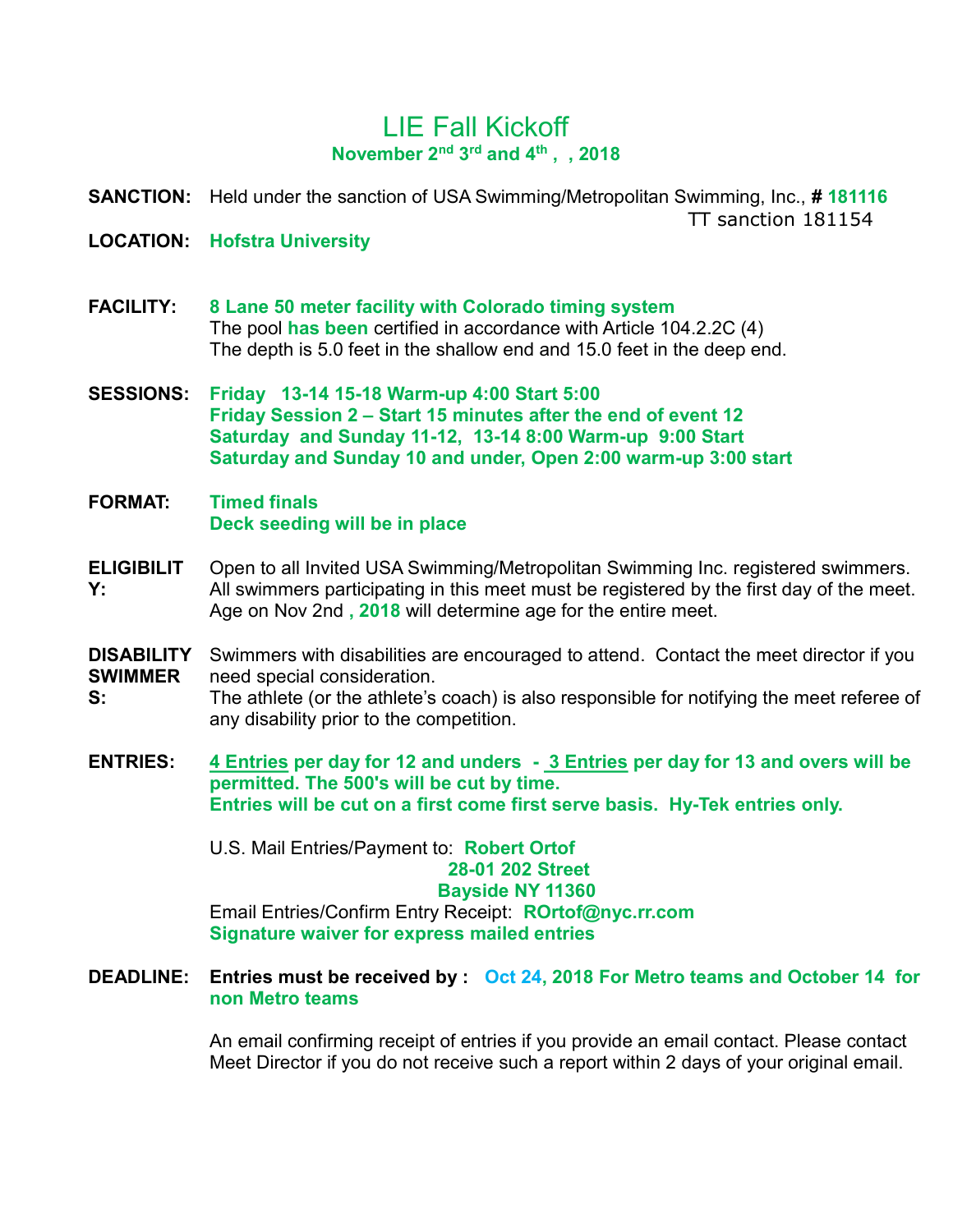- **ENTRY** An entry fee of \$5.00 per individual event must accompany the entries.
- FEE: Make check payable to: Long Island Express LTD Payment must be received by Oct 24  $th$ , 2018 for email entries. Payment must be included with all mail entries. Failure to pay entry fees by this deadline could result in teams being barred from the meet.

## WARM-UP: General warm-up will be in place

- **SCRATCHE** Coaches will be given scratch sheets upon check-in for each session. All scratches are S: due no later than 30 minutes prior to the start of the session. Coaches are asked to indicate clearly individual events scratches and which swimmers will not be participating in the session.
- COACHES: In accordance with Metropolitan Swimming Inc. Policy, only those coaches who display current, valid USA Swimming credentials will be permitted to act in a coaching capacity at this meet. Coaches who do not possess these credentials will be required to leave the deck area.
- AWARDS: Medals will be given 1-3 and ribbons 4-8
- **OFFICIALS** : Meet Referee: Larry Sheinberg jlinvestigationsny@gmail.com Officials wishing to volunteer should contact Meet Referee by October 20, 2018

## MEET

| <u>IVILLI</u><br><b>DIRECTOR:</b><br><b>ADMIN REF</b><br><b>RULES:</b> | Robert Ortof - Rortof@nyc.rr.com<br><b>Rick Ferriola and Gil Smith</b><br>The current USA Swimming Rules and Regulations will apply.<br>The USA Swimming Code of Conduct is in effect for the duration of the meet.<br>The overhead start procedure may be used at the discretion of the meet Referee.                                           |
|------------------------------------------------------------------------|--------------------------------------------------------------------------------------------------------------------------------------------------------------------------------------------------------------------------------------------------------------------------------------------------------------------------------------------------|
| <b>SAFETY:</b>                                                         | Metropolitan Safety and Warm-up procedures will be in effect. Marshals will be present<br>throughout warm-ups and competition, and have the authority to remove, with the<br>concurrence of the meet Referee, any swimmer, coach, club, or spectator for failure to<br>follow the safety rules.                                                  |
| <b>Drones</b>                                                          | "Operation of a drone, or any other flying apparatus, is prohibited over the venue (pools, athlete/coach areas,<br>spectator areas and open ceiling locker rooms) any time athletes, coaches, officials and/or spectators are present."                                                                                                          |
| <b>STARTING</b><br><b>RULE</b><br><b>COMPLIAN</b><br>CE.               | Any swimmer entered in the meet must be certified by a USA Swimming member coach as being proficient in<br>performing a racing start or must start each race from within the water. When unaccompanied by a member-coach,<br>it is the responsibility of the swimmer or the swimmer's legal guardian to ensure compliance with this requirement. |
| <b>Deck</b><br>Changing                                                | Deck changes are prohibited !!                                                                                                                                                                                                                                                                                                                   |
| <b>Audio</b>                                                           | Use of Audio and visual recording devices, including a cell phone is not permitted<br>behind the blocks, in changing area, rest rooms or lockers. - Art 202.3 and 202.4                                                                                                                                                                          |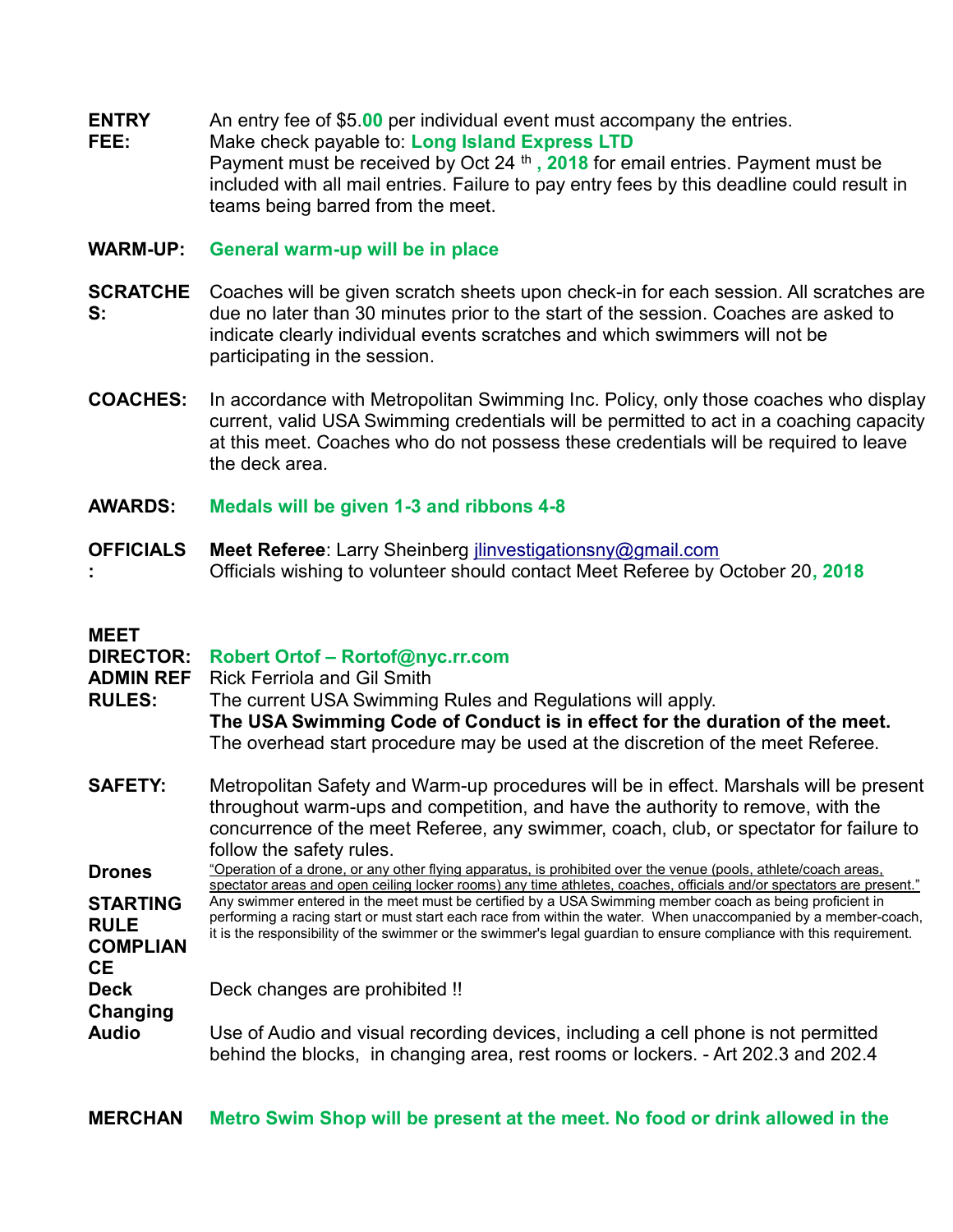TS: building.

h

PARKING: Parking immediately adjacent to facility.

DIRECTION LIE (495) to Exit 38 (Northern State Parkway) East, to the Meadowbrook Parkway S: Exit 31 A. Stay on Meadowbrook Parkway until Exit M4 (sign reads Hempstead and Coliseum (travel west) to Main gate (opposite Dunkin Donuts) – enter main gate and turn right at the stop sign at first major intersection – pool facility will be directly in front of you at first stop sign.

## Friday November 2nd

Warm-up 4:00 PM Start 5:00 PM

| <b>Session 1</b> |                     |             |
|------------------|---------------------|-------------|
| <b>Girls</b>     | <b>Event</b>        | <b>Boys</b> |
|                  | 10 & under 200 Free |             |
| 3                | 11/12 200 Free      |             |
| 5                | 13-14 400 IM        | 6           |
|                  | Open 400 IM         | 8           |
| 9                | 10 and under 200 IM | 10          |
| 11               | 11/12 200 IM        | 12          |
|                  |                     |             |
|                  |                     |             |

## 15 minute break

#### Session 2

| 13* | 13-14 500 Free | $14*$ |
|-----|----------------|-------|
| 15* | Open 500 free  | $16*$ |

 Cut off Evt 13-14 6:00.00 Evt 15 5:45.00 Evt 16 5:30.00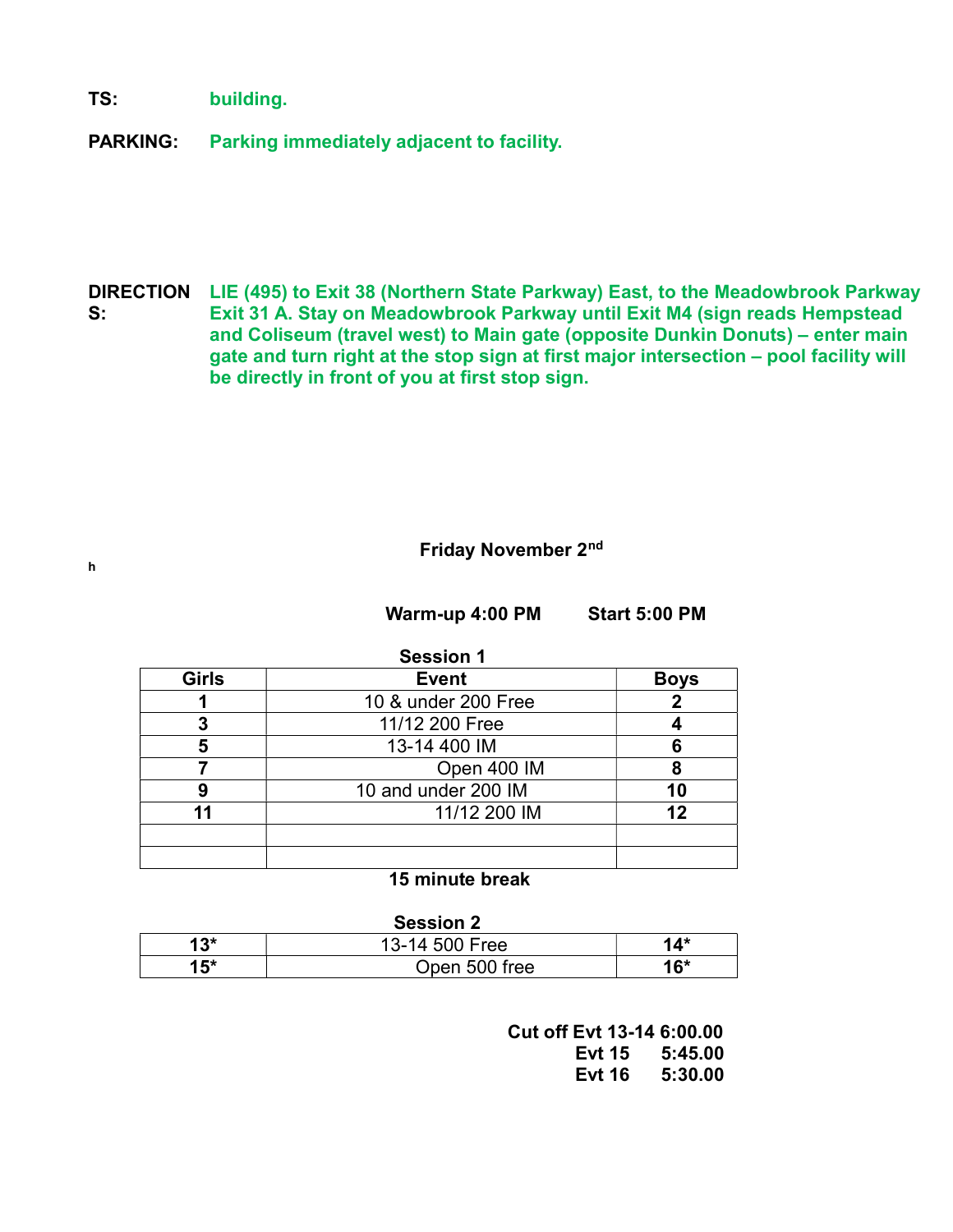# Saturday November 3rd 2018

Warm-up 8:00 AM Start 9:00 AM

| <b>Girls</b> | <b>Event</b>     | <b>Boys</b> |
|--------------|------------------|-------------|
| 17           | 13-14 100 Free   | 18          |
| 19           | 11/12 50 Free    | 20          |
| 21           | 13-14 200 Back   | 22          |
| 23           | 11/12 100 Back   | 24          |
| 25           | 13-14 100 Fly    | 26          |
| 27           | 11/12 50 Fly     | 28          |
| 29           | 13-14 100 Breast | 30          |
| 31           | 11/12 100 Breast | 32          |
| $33*$        | 13-14 200 IM     | *34         |
|              |                  |             |

\*Cut off time 3:00

## Saturday November 3<sup>rd</sup>

Warm-up 2:00 PM Start 3:00 PM

| <b>Girls</b> | <b>Event</b>            | <b>Boys</b> |
|--------------|-------------------------|-------------|
| 35           | Open 100 Free           | 36          |
| 37           | 10 and under 50 Free    | 38          |
| 39           | Open 200 Back           | 40          |
| 41           | 10 and under 100 Back   | 42          |
| 43           | Open 100 Fly            | 44          |
| 45           | 10 and under 50 Fly     | 46          |
| 47           | Open 100 Breast         | 48          |
| 49           | 10 and under 100 breast | 50          |
| $51*$        | Open 200 IM             | *52         |
|              |                         |             |

\*Cut off time 2:45